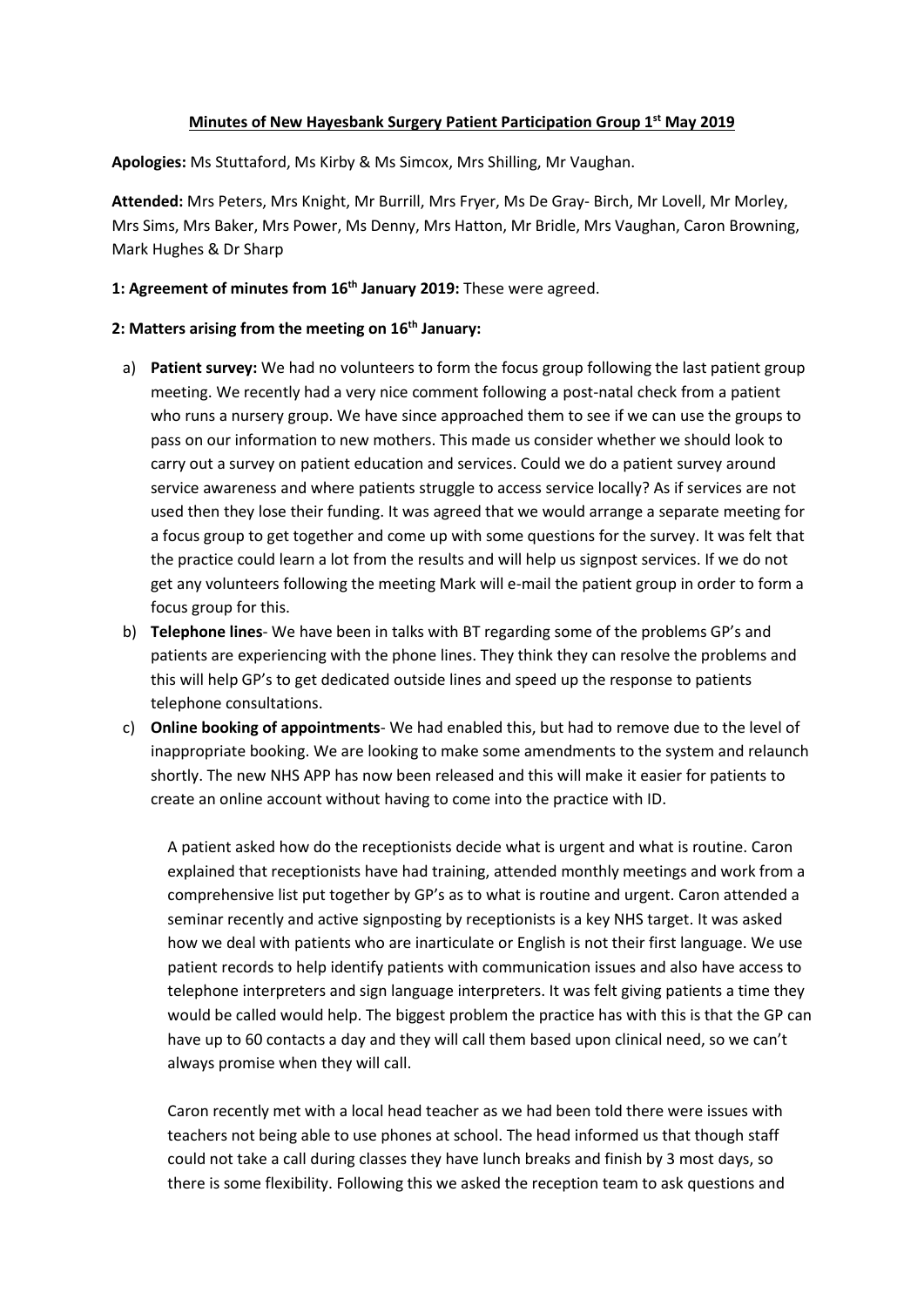details like this within the appointment booking so we can try and accommodate them. All Ashford practices are now using telephone triage and we as an employer allow staff to take calls as this is beneficial to them and us as an employer as it avoids time off work. We want to work with our patients to evolve our system and feedback really helps. We are now putting in more routine telephone appointments as we know this is what is currently required. A recent study in Lancashire found that on the day appointments were primarily for sore throat, infections, ear ache & conjunctivits. So they created a nurse Patient Group Directive that allowed the pharmacy to prescribe for this. This is the type of idea we want to look at for our Primary Care Network. We are always looking at continual improvement and how the services can be provided by a clinician other than a GP when possible. A lot of work is also being done on an Urgent Treatment Centre for Ashford and we will keep the group updated.

- d) **Accessing results online** The functionality for this is now available. We will be trialling this and speaking to other practices to see how we can make the best use of it. New Hayesbank recently received a letter of congratulations from NHS England due to the exceptionally high number of Electronic Prescriptions we generate. The use of IT is key to improving systems and reducing GP workload so we are very invested in this.
- e) **Reception audit** Following the most recent audit we have managed to start processing prescriptions quicker. We are also addressing other issues raised on the audit and have discussed these at our internal working group. Following our access survey we have completed the staining of the stairway hand rail so it is more visible to partially sighted patients. We have also had members of staff walk around the practice to look for other areas of improvement. We will be looking at possible sites for a second check in screen as both receptionists and patients thought this would help. We will also remove as much as possible from around check in board and make the sign bigger.

**3: Practice Update:** A new nurse, Roxana has joined from a specialist care home. We have also introduced Nina Stewart the first primary care mental health nurse in the Ashford, and this is working well. Our receptionist Kerrie will be going on maternity leave in the near future so we will be recruiting two new receptionists. Dr Pun is now back from maternity leave and Dr Lau, Dr Lazz and Dr Hussain have all agreed to long term locum positions together with a very experienced nurse practitioner Paul Cornforth. Robert the clinical pharmacist has settled in and is carrying out medication reviews and updates which is saving a lot of GP time. Our nursing team are embarking on a number of different qualifications that will help enhance their skills and enable them to offer more services. The areas include NVQ, minor illness, prescribing, advanced masters to prescribe & tissue viability.

We are now part of the Ashford Stour Primary Care Network that encompasses 100,000 patients over 7 practices. We are working together to provide services and Dr Rashid is the clinical director so this gives us a good voice locally.

We are now regularly hosting rheumatology services, Dementia drop in clinics, ultrasound and physiotherapy.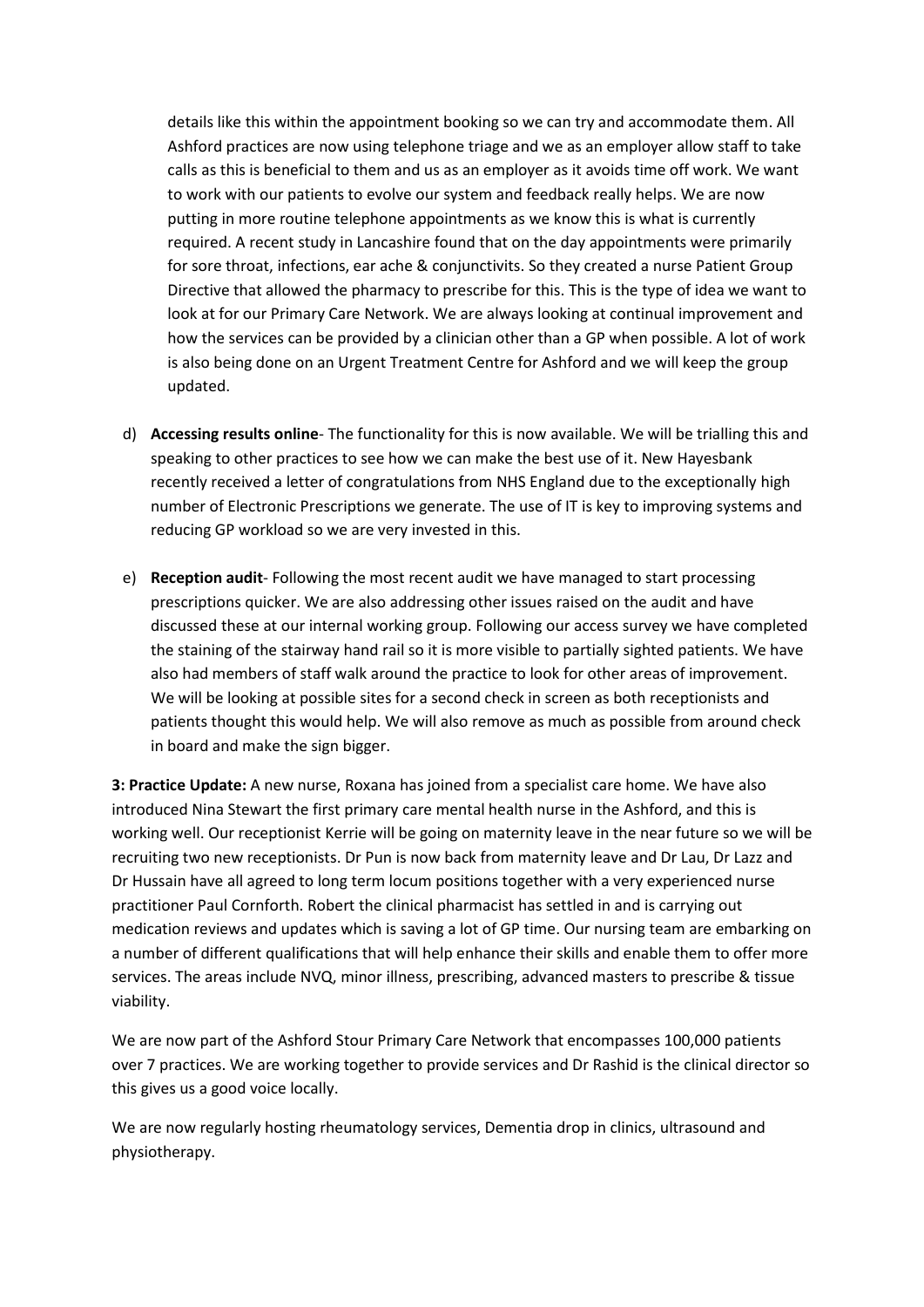**7: Engage:** Eve De Gray- Birch attended our group meeting on behalf of Engage Kent. Engage want to get views from members of public on mental health. Eve asked a number of questions about mental health and the group's personal and family experiences. Amoung these were if you were diagnosed with mental health issues where would you go? The majority said GP, but also included the NHS, websites, Living Well, Kings College, Citizens Advice Bureau, Hospice, Think Action and The Samaritans. Eve also asked that would have made it easier when trying to find help? The main responses were having more time with the health professional, being able to access counselling & CBT more easily and having a consistent service in all geographical areas. Those who had accessed services generally felt they were good once you had managed to be seen, but the main difficulty was getting the first contact.

Dr Sharp said there is a gap in child and adolescent care but good online resources are available. Kooth is very useful. Eve asked what people would have found useful. The main response was leaflets and books. Patients were asked that if they had a magic wand where they would want to find information. The main responses were television, Facebook, websites, pharmacies and supermarkets. They also feel we need to encourage people to talk about mental health and be better at recognising it. People suffering can think some advertising is patronising and we need to challenge the culture. The group felt that we need to be proactive when giving patients information.

A patient asked what you do if a  $3^{rd}$  party is suffering, but won't engage with mental health services. They were informed that you can inform that persons GP who can then contact the patient if there is a risk.

**Terms of reference for patient group:** These have not been updated since the group's inception and it was felt that the group has moved on considerably and we should review these. Inequality is something we should identify and try to address. An example of this is that patients in some groups are not coming forward for screening which can cause serious issues further down the line. The Health walks are a good example of what the PPG can achieve. This started with 2 people and is now attracting large numbers of walkers for many years.

Caron agreed that she would look for best practice guidance and then e-mail and post out information to the group to get feedback. We should also try to encourage a more diverse membership. We can hopefully bring this back to a future meeting and agree. If anyone has any ideas they should contact Caron or Mark in the meantime.

It was felt that the patient group should have more input to the agenda and input on the direction of improvements. We need to decide what the primary purpose of the group is and build from there. i.e. mission statement.

**4: Cancer research:** We discussed current screening rates for breast and bowel screening and New Hayesbank is above average in both areas. If we are informed a patient does not attend screening we also write to them and this does help with uptake. There is a new bowel screening test that is much simpler and it is hoped that this will further increase uptake. Screening has also been improved to reduce false positives. We are signing up to the national cancer audit. There is training taking place with GP's on safety netting and patients at high risk of cancer. There has also been staff training on raising awareness and spotting symptoms. There is a big push in Kent to get early diagnosis and screening is vital to this.